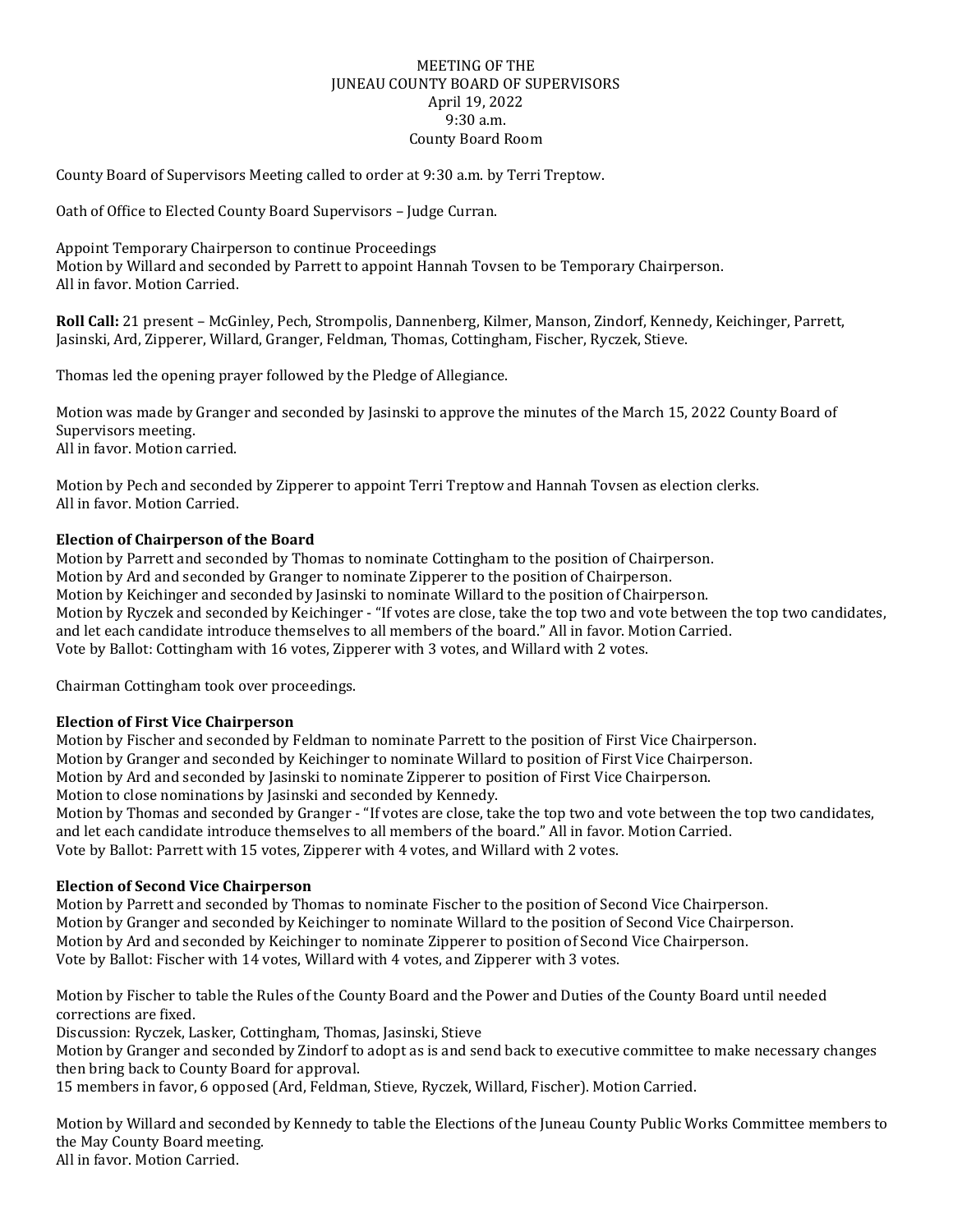Appoint David Scribbins to the ADRC of Eagle Country Governing Board Representing Richland County Motion by Jasinski and seconded by Thomas to appoint. All in favor. Motion Carried.

Resolution 22-20 \* Commend Nancy Knickelbein for thirty three years of service to Juneau County Motion by Willard and seconded by Parrett to adopt. All in Favor. Motion Carried.

Resolution 22-21 \* Recognition of Rodney M. Seamans for Twenty-Two years of service to Juneau County Motion by Willard and seconded by Parrett to adopt. All in Favor. Motion Carried.

ARPA Update – Lori Chipman Discussion: Thomas, Parrett, Granger, Jasinski, Strompolis, Kennedy, Ryczek, Dannenberg, Zindorf, Zipperer, Stieve

Resolution 22-22 \* Authorizing the Expenditure of American Rescue Plan Act (ARPA) Funds on behalf of the Aging & Disability Resource Center. Motion made by Granger and seconded by Jasinski to adopt. Discussion: Chipman, Laack, Strompolis Roll Call: 20 Ayes, 0 Nays, 1 Abstained (Stieve). Motion Carried.

Resolution 22-23 \* Amending Resolution 21-40, Regarding reclassifications and reorganizations in 2022-2023 Motion by Ryczek and seconded by Parrett to adopt. Discussion: Zipperer, Parrett, Dannenberg, Ryczek, Cottingham, Pech Roll Call: 16 Ayes, 1 Nay, 4 Abstained (Kennedy, Kilmer, Manson, Dannenberg). Motion Carried.

Resolution 22-24 \* Requesting the Wisconsin Department of Natural Resources and the Wisconsin Department of Tourism to Advertise and promote the re-opening of the Elroy-Sparta State Trail. Motion by Jasinski and seconded by Granger to adopt. Discussion: Stieve, Feldman, Jasinski, Thomas, Kilmer, Parrett All in Favor. Motion Carried.

Feldman exited meeting at approximately 11:30am

Resolution 22-17 \* Authorizing Frontline COVID Response pay to certain employees of the Juneau County Health Department Motion by Jasinski and seconded by Pech to adopt. Discussion: Dederich, Zipperer, Thomas, Parrett, Pech, Dannenberg, Stieve, Ard Motion by Granger and seconded by Zipperer to vote by ballot. All in favor. Vote by Ballot: 12 Ayes, 8 Nays. Motion Carried.

Motions to Fill:

Community Health Educator Motion by Ryczek and seconded by Zipperer to fill.

Highway Maintenance Worker Motion by Jasinski and seconded by Granger to Fill.

Roll Call: 20 ayes, 0 nays, 1 absent (Feldman). Motions filled.

Reports:

Dave Donnelly, Zoning Motion by Willard and seconded by Zindorf to accept. All in Favor. Motion Carried.

Motion to adjourn by Jasinski and seconded by Parrett. Chairman Cottingham adjourned the County Board meeting to Tuesday, May 17, 2022 at 9:30 a.m. in the County Board Room. The Executive Committee will meet on May 09, 2022 at 10:00 a.m. in the County Board Room.